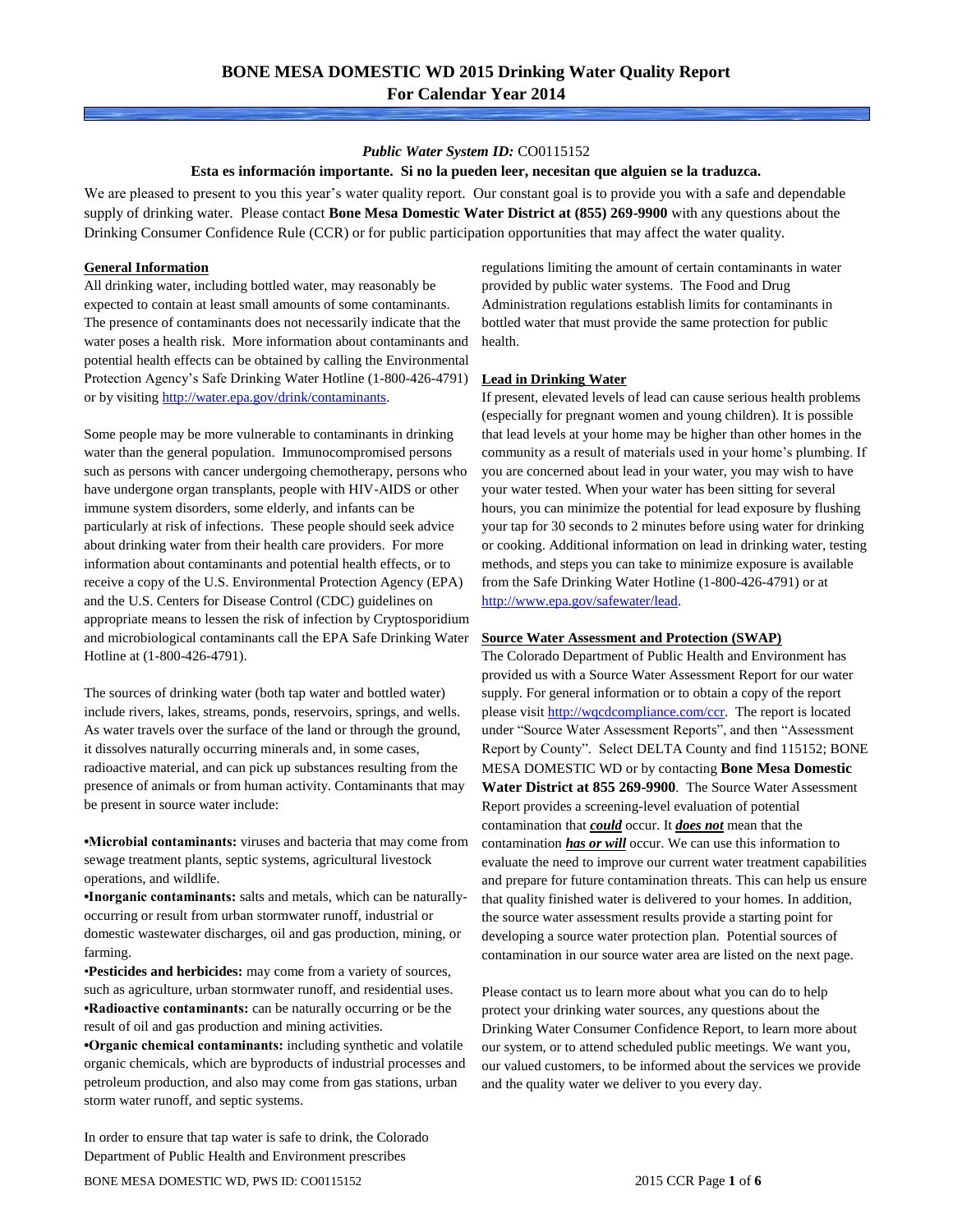## **Our Water Sources**

| <b>Source</b>         | <b>Source Type</b> | <b>Water Type</b>                | <b>Potential Source(s) of Contamination</b>                                                                     |
|-----------------------|--------------------|----------------------------------|-----------------------------------------------------------------------------------------------------------------|
| <b>MAYS SPRING</b>    | Spring             | Groundwater UDI Surface<br>Water | Deciduous, Evergreen and Mixed Forest<br>Natural Deposits Eroding, Wildfires<br>Wildlife, Natural Storm Events. |
| <b>GILWICK SPRING</b> | Spring             | Groundwater UDI Surface<br>Water | Deciduous, Evergreen and Mixed Forest<br>Natural Deposits Eroding, Wildfires<br>Wildlife, Natural Storm Events. |

## **Terms and Abbreviations**

- **Maximum Contaminant Level (MCL)** − The highest level of a contaminant allowed in drinking water.
- **Treatment Technique (TT)** − A required process intended to reduce the level of a contaminant in drinking water.
- **Action Level (AL)** − The concentration of a contaminant which, if exceeded, triggers treatment and other regulatory requirements.
- **Maximum Residual Disinfectant Level (MRDL)** − The highest level of a disinfectant allowed in drinking water. There is convincing evidence that addition of a disinfectant is necessary for control of microbial contaminants.
- **Maximum Contaminant Level Goal (MCLG)** − The level of a contaminant in drinking water below which there is no known or expected risk to health. MCLGs allow for a margin of safety.
- **Maximum Residual Disinfectant Level Goal (MRDLG)** − The level of a drinking water disinfectant, below which there is no known or expected risk to health. MRDLGs do not reflect the benefits of the use of disinfectants to control microbial contaminants.
- **Violation (No Abbreviation)** − Failure to meet a Colorado Primary Drinking Water Regulation.
- **Formal Enforcement Action (No Abbreviation)** − Escalated action taken by the State (due to the risk to public health, or number or severity of violations) to bring a non-compliant water system back into compliance.
- **Variance and Exemptions (V/E)** − Department permission not to meet a MCL or treatment technique under certain conditions.
- **Gross Alpha (No Abbreviation)** − Gross alpha particle activity compliance value. It includes radium-226, but excludes radon 222, and uranium.
- **Picocuries per liter (pCi/L)** − Measure of the radioactivity in water.
- **Nephelometric Turbidity Unit (NTU)** − Measure of the clarity or cloudiness of water. Turbidity in excess of 5 NTU is just noticeable to the typical person.
- **Compliance Value (No Abbreviation)** Single or calculated value used to determine if regulatory contaminant level (e.g. MCL) is met. Examples of calculated values are the 90<sup>th</sup> Percentile, Running Annual Average (RAA) and Locational Running Annual Average (LRAA).
- **Average (x-bar)** − Typical value.
- **Range (R)**  $-$  Lowest value to the highest value.
- **Sample Size (n)** − Number or count of values (i.e. number of water samples collected).
- **Parts per million = Milligrams per liter (ppm = mg/L)** − One part per million corresponds to one minute in two years or a single penny in \$10,000.
- **Parts per billion = Micrograms per liter (ppb = ug/L)** − One part per billion corresponds to one minute in 2,000 years, or a single penny in \$10,000,000.
- **Not Applicable (N/A)** Does not apply or not available.

### **Detected Contaminants**

BONE MESA DOMESTIC WD routinely monitors for contaminants in your drinking water according to Federal and State laws. The following table(s) show all detections found in the period of January 1 to December 31, 2014 unless otherwise noted. The State of Colorado requires us to monitor for certain contaminants less than once per year because the concentrations of these contaminants are not expected to vary significantly from year to year, or the system is not considered vulnerable to this type of contamination. Therefore, some of our data, though representative, may be more than one year old. Violations and Formal Enforcement Actions, if any, are reported in the next section of this report.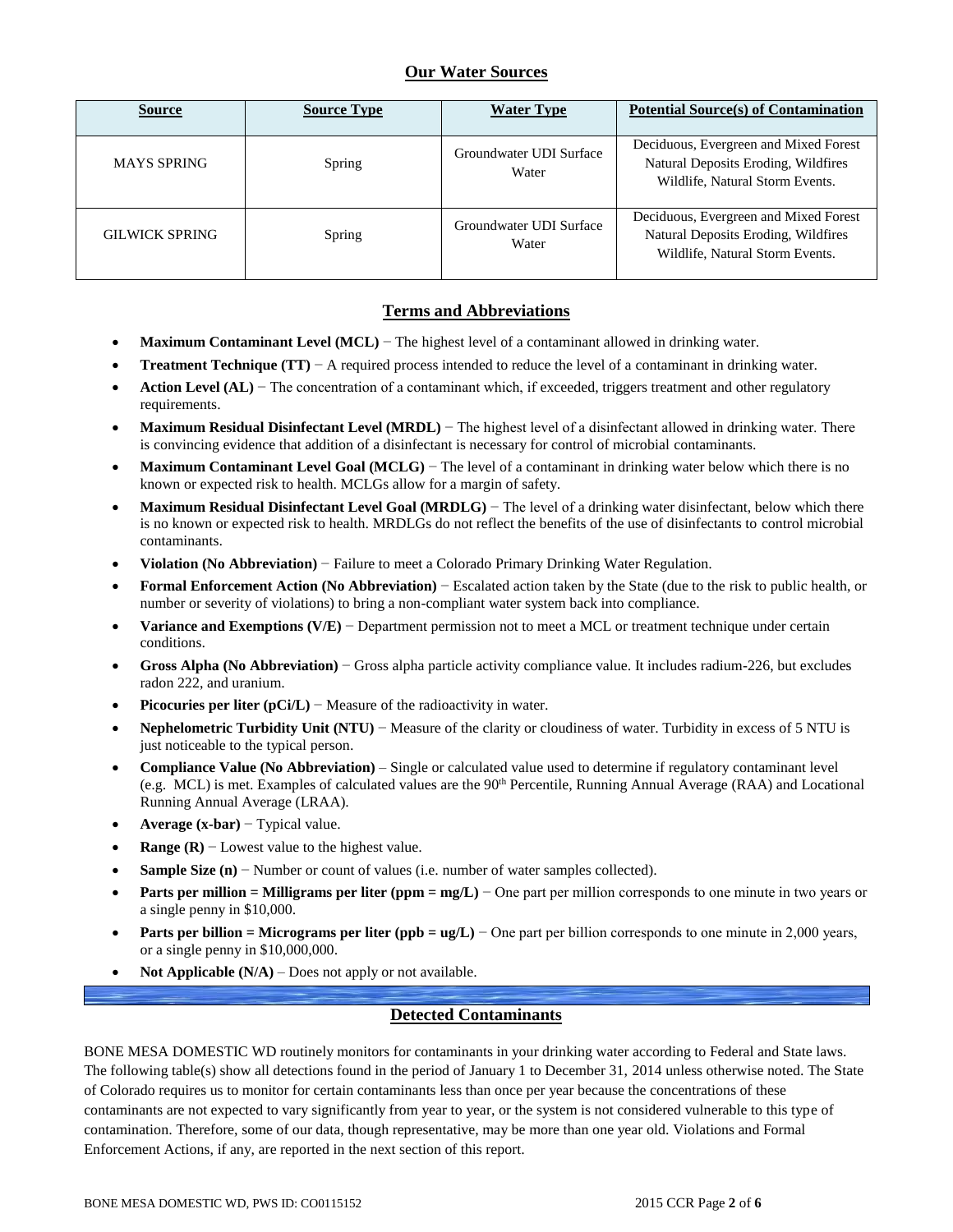**Note:** Only detected contaminants sampled within the last 5 years appear in this report. If no tables appear in this section then no contaminants were detected in the last round of monitoring.

|                            | Lead and Copper Sampled in the Distribution System |                                       |                              |                           |                                             |                                              |                                                                  |                                                                               |  |  |
|----------------------------|----------------------------------------------------|---------------------------------------|------------------------------|---------------------------|---------------------------------------------|----------------------------------------------|------------------------------------------------------------------|-------------------------------------------------------------------------------|--|--|
| Contaminant<br><b>Name</b> | <b>Time</b><br>Period                              | 90 <sup>th</sup><br><b>Percentile</b> | <b>Sample</b><br><b>Size</b> | Unit of<br><b>Measure</b> | 90 <sup>th</sup><br><b>Percentile</b><br>AL | <b>Sample</b><br><b>Sites</b><br>Above<br>AL | 90 <sup>th</sup><br><b>Percentile</b><br>AL<br><b>Exceedance</b> | <b>Typical Sources</b>                                                        |  |  |
| Copper                     | 07/17/2012<br>to<br>07/17/2012                     | 0.17                                  | 5                            | ppm                       | 1.3                                         |                                              | N <sub>o</sub>                                                   | Corrosion of<br>household plumbing<br>systems; Erosion of<br>natural deposits |  |  |
| Lead                       | 07/17/2012<br>to<br>07/17/2012                     | 3                                     | 5                            | ppb                       | 15                                          |                                              | N <sub>0</sub>                                                   | Corrosion of<br>household plumbing<br>systems; Erosion of<br>natural deposits |  |  |

|                                        | Disinfection Byproducts Sampled in the Distribution System |         |                       |                              |                           |            |             |                                              |                                |                                                          |
|----------------------------------------|------------------------------------------------------------|---------|-----------------------|------------------------------|---------------------------|------------|-------------|----------------------------------------------|--------------------------------|----------------------------------------------------------|
| <b>Name</b>                            | Year                                                       | Average | Range<br>$Low - High$ | <b>Sample</b><br><b>Size</b> | Unit of<br><b>Measure</b> | <b>MCL</b> | <b>MCLG</b> | <b>Highest</b><br>Compliance<br><b>Value</b> | <b>MCL</b><br><b>Violation</b> | <b>Typical</b><br><b>Sources</b>                         |
| Total<br>Haloacetic<br>Acids<br>(HAA5) | 2014                                                       | 3.6     | 3.6 to 3.6            |                              | ppb                       | 60         | N/A         |                                              | No                             | <b>Byproduct</b><br>of drinking<br>water<br>disinfection |
| Total<br>Trihalome<br>thanes<br>(TTHM) | 2014                                                       | 10      | $10 \text{ to } 10$   |                              | ppb                       | 80         | N/A         |                                              | N <sub>0</sub>                 | <b>Byproduct</b><br>of drinking<br>water<br>disinfection |

## **Summary of Turbidity Sampled at the Entry Point to the Distribution System**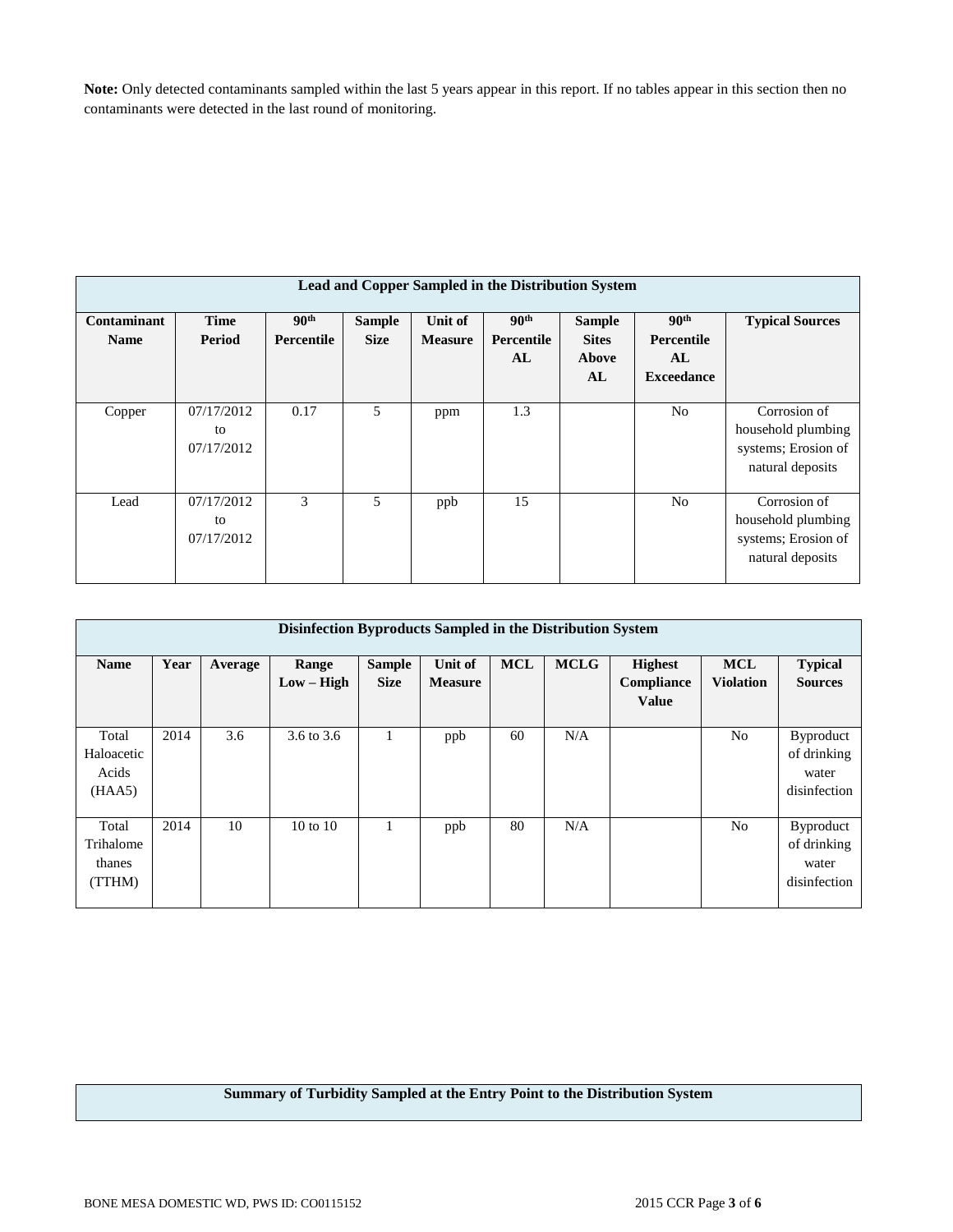| Contaminant | <b>Sample</b>      | <b>Level Found</b>                                                                          | <b>TT Requirement</b>                                            | <b>TT</b>        | <b>Typical</b> |
|-------------|--------------------|---------------------------------------------------------------------------------------------|------------------------------------------------------------------|------------------|----------------|
| <b>Name</b> | Date               |                                                                                             |                                                                  | <b>Violation</b> | <b>Sources</b> |
| Turbidity   | Date/Month:<br>Feb | Highest single measurement:<br>3.332 NTU                                                    | Maximum 5 NTU for any single<br>measurement                      | No               | Soil Runoff    |
| Turbidity   | Month:<br>Dec      | Lowest monthly percentage of<br>samples meeting TT requirement<br>for our technology: 100 % | In any month, at least 95% of<br>samples must be less than 1 NTU | N <sub>o</sub>   | Soil Runoff    |

| Radionuclides Sampled at the Entry Point to the Distribution System |      |         |                     |               |                |            |             |                  |                        |
|---------------------------------------------------------------------|------|---------|---------------------|---------------|----------------|------------|-------------|------------------|------------------------|
| Contaminant                                                         | Year | Average | Range               | <b>Sample</b> | Unit of        | <b>MCL</b> | <b>MCLG</b> | <b>MCL</b>       | <b>Typical Sources</b> |
| <b>Name</b>                                                         |      |         | $Low - High$        | <b>Size</b>   | <b>Measure</b> |            |             | <b>Violation</b> |                        |
|                                                                     |      |         |                     |               |                |            |             |                  |                        |
| Gross Alpha                                                         | 2011 | 0.45    | $0$ to $1.2$        | 4             | pCi/L          | 15         | $\Omega$    | N <sub>o</sub>   | Erosion of             |
|                                                                     |      |         |                     |               |                |            |             |                  | natural deposits       |
|                                                                     |      |         |                     |               |                |            |             |                  |                        |
| Combined                                                            | 2011 | 0.18    | $0 \text{ to } 0.5$ | 4             | pCi/L          | 5          | 0           | N <sub>o</sub>   | Erosion of             |
| Radium                                                              |      |         |                     |               |                |            |             |                  | natural deposits       |
|                                                                     |      |         |                     |               |                |            |             |                  |                        |

|                            | Inorganic Contaminants Sampled at the Entry Point to the Distribution System |                  |                         |                              |                           |                |             |                                |                                                                                                                 |  |  |
|----------------------------|------------------------------------------------------------------------------|------------------|-------------------------|------------------------------|---------------------------|----------------|-------------|--------------------------------|-----------------------------------------------------------------------------------------------------------------|--|--|
| Contaminant<br><b>Name</b> | Year                                                                         | Average          | Range<br>$Low - High$   | <b>Sample</b><br><b>Size</b> | Unit of<br><b>Measure</b> | <b>MCL</b>     | <b>MCLG</b> | <b>MCL</b><br><b>Violation</b> | <b>Typical Sources</b>                                                                                          |  |  |
| Barium                     | 2011                                                                         | 0.01             | 0 to 0.01               | $\overline{4}$               | ppm                       | $\mathfrak{2}$ | 2           | No                             | Discharge of<br>drilling wastes;<br>discharge from<br>metal refineries;<br>erosion of natural<br>deposits       |  |  |
| Nitrate                    | 2014                                                                         | $\overline{0.8}$ | $0.75 \text{ to } 0.84$ | $\overline{c}$               | ppm                       | 10             | 10          | No                             | Runoff from<br>fertilizer use;<br>leaching from<br>septic tanks,<br>sewage; erosion of<br>natural deposits      |  |  |
| Selenium                   | 2011                                                                         | 0.25             | $0$ to $0.99$           | $\overline{4}$               | ppb                       | 50             | 50          | No                             | Discharge from<br>petroleum and<br>metal refineries;<br>erosion of natural<br>deposits; discharge<br>from mines |  |  |

| Volatile Organic Contaminants Sampled at the Entry Point to the Distribution System |      |         |                       |                              |                           |            |             |                         |                        |
|-------------------------------------------------------------------------------------|------|---------|-----------------------|------------------------------|---------------------------|------------|-------------|-------------------------|------------------------|
| Contaminant<br><b>Name</b>                                                          | Year | Average | Range<br>$Low - High$ | <b>Sample</b><br><b>Size</b> | Unit of<br><b>Measure</b> | <b>MCL</b> | <b>MCLG</b> | <b>MCL</b><br>Violation | <b>Typical Sources</b> |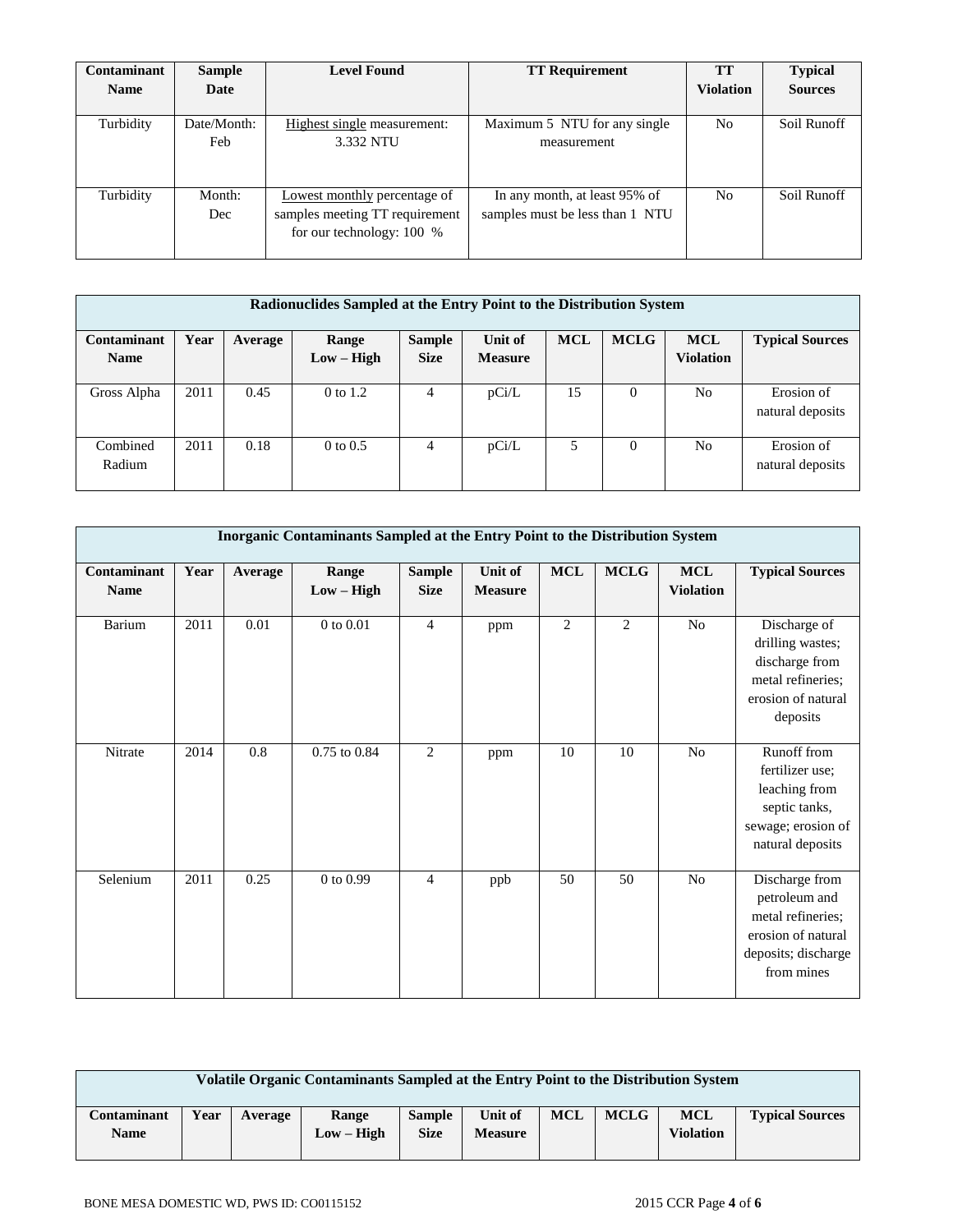|                            | Volatile Organic Contaminants Sampled at the Entry Point to the Distribution System |         |                       |                              |                           |            |             |                                |                                                                                   |
|----------------------------|-------------------------------------------------------------------------------------|---------|-----------------------|------------------------------|---------------------------|------------|-------------|--------------------------------|-----------------------------------------------------------------------------------|
| Contaminant<br><b>Name</b> | Year                                                                                | Average | Range<br>$Low - High$ | <b>Sample</b><br><b>Size</b> | Unit of<br><b>Measure</b> | <b>MCL</b> | <b>MCLG</b> | <b>MCL</b><br><b>Violation</b> | <b>Typical Sources</b>                                                            |
| Ethylbenzene               | 2014                                                                                | 0.36    | 0 to 0.77             | 5                            | ppb                       | 700        | 700         | N <sub>o</sub>                 | Discharge from<br>petroleum<br>refineries                                         |
| Xylenes                    | 2014                                                                                | 2.24    | $0$ to 4.8            | 5.                           | ppb                       | 10,000     | 10,000      | N <sub>o</sub>                 | Discharge from<br>petroleum<br>factories:<br>discharge from<br>chemical factories |

| Unregulated or Secondary Contaminants**<br>**Secondary standards are non-enforceable guidelines for contaminants that may cause cosmetic effects (such as skin, or tooth<br>discoloration) or aesthetic effects (such as taste, odor, or color) in drinking water. |      |         |                       |                              |                           |                           |  |
|--------------------------------------------------------------------------------------------------------------------------------------------------------------------------------------------------------------------------------------------------------------------|------|---------|-----------------------|------------------------------|---------------------------|---------------------------|--|
| Contaminant<br><b>Name</b>                                                                                                                                                                                                                                         | Year | Average | Range<br>$Low - High$ | <b>Sample</b><br><b>Size</b> | Unit of<br><b>Measure</b> | <b>Secondary Standard</b> |  |
| <b>Total Dissolved</b><br>Solids                                                                                                                                                                                                                                   | 2011 | 77.25   | 54 to 96              | 4                            | ppm                       | 500                       |  |

# **Violations, Significant Deficiencies, and Formal Enforcement Actions**

|                 | <b>Violations</b>                                                                |                                         |                       |                            |                                  |  |  |  |  |  |
|-----------------|----------------------------------------------------------------------------------|-----------------------------------------|-----------------------|----------------------------|----------------------------------|--|--|--|--|--|
| <b>Name</b>     | Category                                                                         | <b>Time Period</b>                      | <b>Health Effects</b> | Compliance<br><b>Value</b> | <b>TT Level or</b><br><b>MCL</b> |  |  |  |  |  |
| <b>SWTR</b>     | <b>FAILURE TO FILTER</b><br>(SWTR) - TREATMENT<br><b>TECHNIQUE</b>               | 10/01/2014 - Open                       |                       | 0 N/A                      | N/A                              |  |  |  |  |  |
| <b>CHLORINE</b> | MONITORING, RTN/RPT<br>MAJOR (SWTR-FILTER) -<br>MONITORING &<br><b>REPORTING</b> | $03/01/2014 - 03/31/2014$               | N/A                   | N/A                        | N/A                              |  |  |  |  |  |
| <b>CHLORINE</b> | MONITORING, RTN/RPT<br>MAJOR (SWTR-FILTER) -<br>MONITORING &<br><b>REPORTING</b> | 02/01/2014 - 02/28/2014                 | N/A                   | N/A                        | N/A                              |  |  |  |  |  |
| <b>CHLORINE</b> | MONITORING, RTN/RPT<br>MAJOR (SWTR-FILTER) -<br>MONITORING &<br><b>REPORTING</b> | $01/01/2014 - 01/31/2014$               | N/A                   | N/A                        | N/A                              |  |  |  |  |  |
|                 |                                                                                  | <b>Additional Violation Information</b> |                       |                            |                                  |  |  |  |  |  |